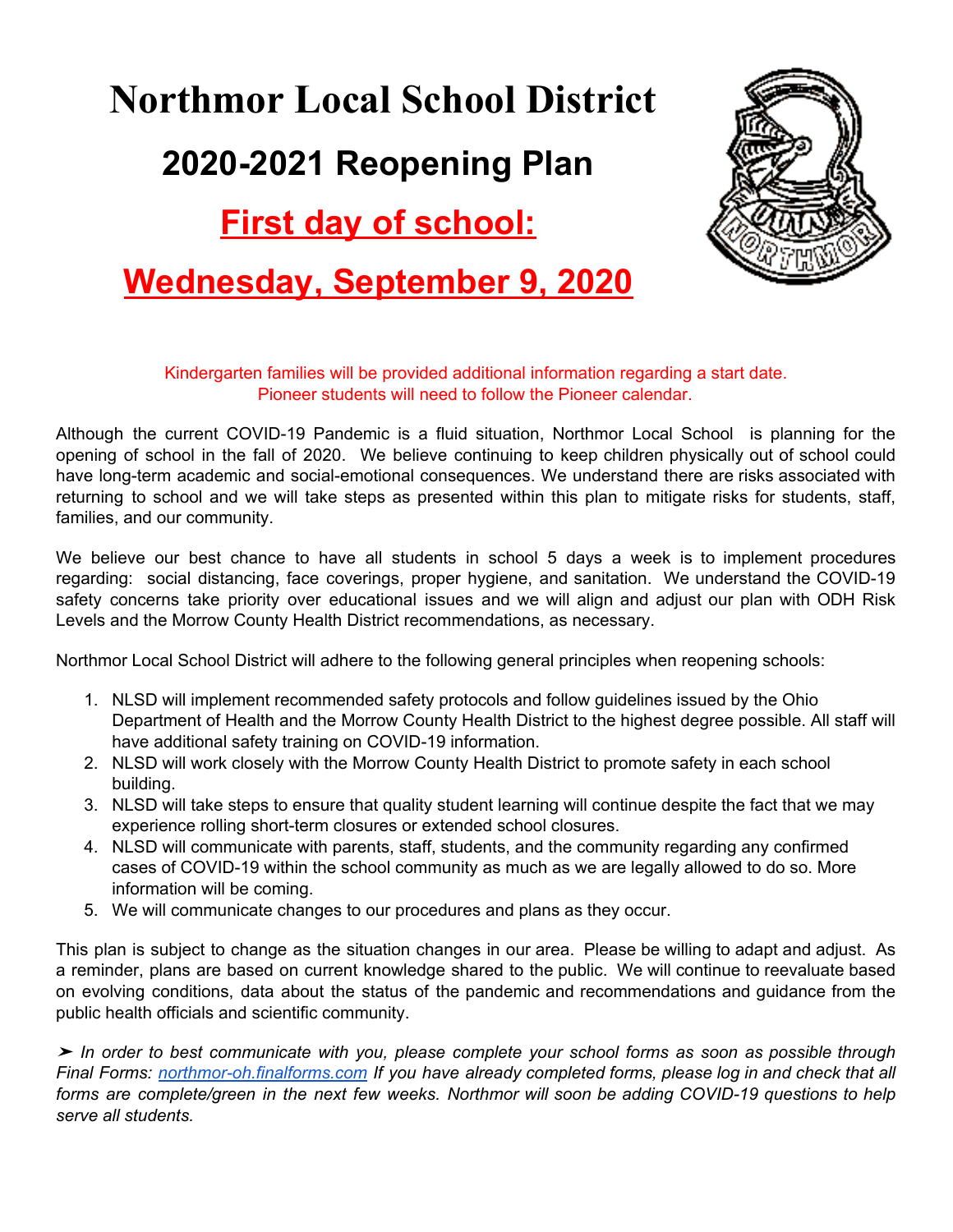# **Ohio COVID-19 Risk Level Guidelines for the Public\***

*<https://coronavirus.ohio.gov/wps/portal/gov/covid-19/public-health-advisory-system>*

| <b>Ohio Level 1</b>                                                 | <b>Ohio Level 2</b>                                                                                        | <b>Ohio Level 3</b>                                                                                             | <b>Ohio Level 4</b>                                                                                               |
|---------------------------------------------------------------------|------------------------------------------------------------------------------------------------------------|-----------------------------------------------------------------------------------------------------------------|-------------------------------------------------------------------------------------------------------------------|
| <b>Public Emergency</b>                                             | <b>Public Emergency</b>                                                                                    | <b>Public Emergency</b>                                                                                         | <b>Public Emergency</b>                                                                                           |
| Active exposure and<br>spread. Follow all<br>current health orders. | Increased exposure and<br>spread. Exercise high degree<br>of caution. Follow all current<br>health orders. | Very high exposure and<br>spread. Limit activities as<br>much as possible. Follow all<br>current health orders. | Severe exposure and spread. Only<br>leave home for supplies and<br>services. Follow all current health<br>orders. |

 We will evaluate the Public Emergency Levels of our area and school district, in consultation with the Morrow County Health District, to determine which academic schedule the schools will operate.

| <b>Morrow County Level 1</b>                                                                                                                                                        | <b>Morrow County Level 2</b>                                                                                                                                                        | <b>Morrow County Level 3</b>                                                                                                                            | <b>Morrow County Level 4</b>                                                                                         |
|-------------------------------------------------------------------------------------------------------------------------------------------------------------------------------------|-------------------------------------------------------------------------------------------------------------------------------------------------------------------------------------|---------------------------------------------------------------------------------------------------------------------------------------------------------|----------------------------------------------------------------------------------------------------------------------|
| Active exposure & spread.<br>Follow all current health<br>orders.                                                                                                                   | Increased exposure &<br>spread. Exercise high<br>degree of caution. Follow all<br>current health orders.                                                                            | Very high exposure &<br>spread. Limit activities as<br>much as possible. Follow all<br>current health orders.                                           | Severe exposure and<br>spread. Only leave home<br>for supplies and services.<br>Follow all current health<br>orders. |
| NLS: "All in" learning model.<br><b>Student facial covering</b><br>required while riding bus,<br>recommended at all other<br>times, unless there is a state<br>mandated mask order. | NLS: "All in" learning model.<br><b>Student facial covering</b><br>required while riding bus,<br>recommended at all other<br>times, unless there is a state<br>mandated mask order. | NLS: Hybrid learning model.<br>2 days a week in person and<br>3 days a week online<br>instruction. Student facial<br>covering required at all<br>times. | NLS: 100% online learning<br>model.                                                                                  |

#### *\*The state announces the county advisory level on Thursday at 2pm and this will determine the learning environment for the following week since the state order does not go into effect until Friday at 6pm.*

 We prioritize the safety and learning of our school community. In an effort to be as transparent with you as possible, we would like to educate you on all options available so that you can make the best decision for your child at this time. As a parent, please review the following four options and select the option that is best for you and your family.

- 1. Children attend Northmor Local Schools according to the District Reopening Plan provided in this document.
- 2. Children attend Northmor Local Schools through an online learning option. *This option requires a semester commitment.* Your child will remain a Northmor student. Please see the last page of this document for more information.
- 3. Enroll in another school: private, online, charter, etc. This option requires withdrawal from Northmor Schools.
- 4. Homeschool, which requires that you submit state-required homeschool plans and withdrawal from Northmor Schools. See the Ohio Department of Education website for requirements at *<http://education.ohio.gov/Topics/Ohio-Education-Options/Home-Schooling>*

<sup>★</sup> Families that have students with unique needs or concerns please contact your child's principal via email  *by August 11, 2020. Grades PK-6: Mrs. Amanda Albert, [aalbert@knightpride.org](mailto:aalbert@knightpride.org) Grades 7-12: Mr. Brendan Gwirtz, [bgwirtz@knightpride.org](mailto:bgwirtz@knightpride.org)*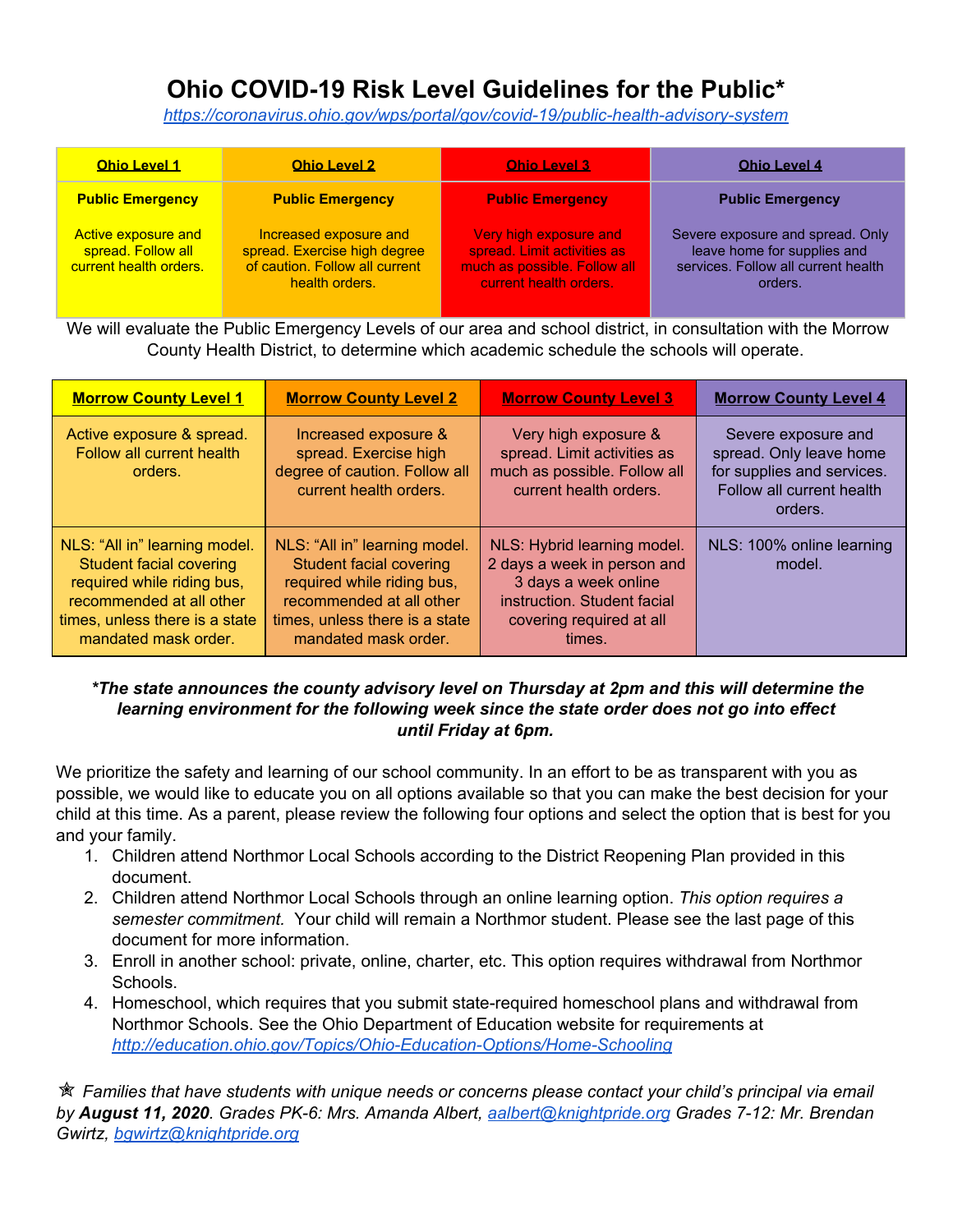# **Northmor Local School District Academic Schedules - Defined**

#### **1. "All-In" In-Person Schedule (Yellow/Orange) Morrow County Level 1 & 2**

 coverings are required on buses. This schedule will be in effect if the county risk level is in yellow or orange. Traditional learning will occur with all students returning to school with added safety and sanitation precautions. Student facial covering required while riding the bus, recommended at all other times, unless there is a state mandated mask order. Physical distancing will not always be possible which is why face

#### **2. Hybrid Learning Schedule (Red) Morrow County Level 3**

 covering required at all times. This schedule will be in effect if the county risk level is RED or it is so advised by the Morrow County Health District. The hybrid attendance model will have 50% of students in-school two days a week. This model allows us to see students in-person for two days each week to provide continuity of instruction while providing more social distancing. All increased safety and sanitation precautions will continue. Facial

 be notified by **August 24, 2020** as to your group assignment. The district will be divided into 2 groups. Students in the same household will be grouped together. You will

- **Group A** will attend in person Monday and Tuesday with remote learning the other days.
- ● **Group B** will attend in person Wednesday and Thursday with remote learning the other days. ○ Fridays will be used for cleaning and for teachers to respond to students/families questions, update lessons and assignments, create and post videos, offer Google office hours and provide other support for student instruction.

#### **3. Remote Schedule (Purple) Morrow County Level 4-100% Online Learning Schedule** Students will stay home and access all learning online remotely through Google Classroom facilitated by their district teacher(s).

# **Face Coverings**

 In order for your student(s) to be most comfortable, parents must provide a school appropriate face covering for their student(s) that is most suitable for their student**.** Face coverings can be a mask, bandanna, neck gaiter or shield that covers the nose, mouth, and chin. When students are in the building, classrooms, hallways, restrooms and/or working at their desks, face coverings are strongly recommended but not required unless ordered by the state or under level RED which is a mandate. Face coverings do not need to be worn if there is a documented health or developmental reason, approved by a physician and superintendent (forms available from the school nurse). Northmor will have face coverings available for students if one is not provided.

# **Parent/Guardian/Student Expectations**

#### *PRIOR* **to coming to school each day:**

- 1. Parents/Guardians will conduct a student wellness check including taking temperatures and assessing their symptoms. Students with symptoms or temperatures above 100.4°F **must stay home**. Symptoms of COVID-19 may include one or more of the following:
	- fever or chills
	- cough
	- shortness of breath or difficulty breathing
	- fatigue
	- muscle or body aches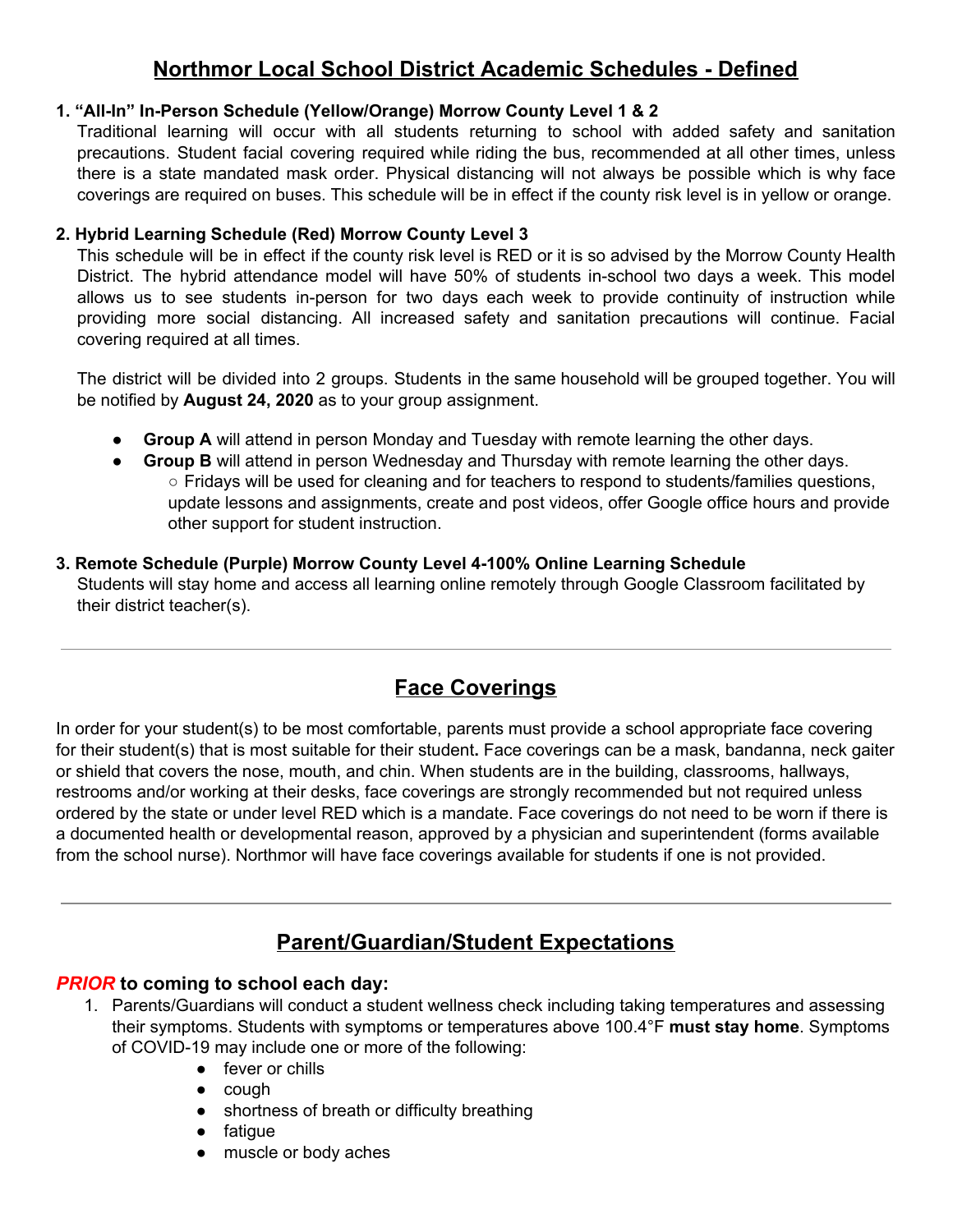- headache
- loss of taste or smell
- sore throat
- congestion or runny nose
- nausea or vomiting and/or diarrhea
- 2. All students should wash their hands before leaving for school.
- 3. Any student riding the school bus **is required** to wear a face covering to be allowed on the bus.

#### **Parent/Guardian General Expectations:**

- 1. If you need to come into a school building (to pick up your child, for example) you will be required to wear a face covering.
- 2. Follow posted guidelines and read all signage whenever entering a building.
- 3. Provide a clear water bottle for your student as water fountains will not be available for use.
- 4. Provide a face covering for your student.
- 5. Update all contact information in Final Forms for school staff. If your child is sick or running a fever of 100.4 F, he/she WILL be sent home. Please be sure you have multiple family members and/or family friends prepared to pick up your child from school.
- 6. No shared outside food (shared snacks, birthday treats, etc..) will be allowed to be brought in.
- 7. During remote learning times:
	- a. Monitor student progress on coursework.
	- b. Develop a "school schedule" to keep routines in place.
	- c. Communicate questions and concerns to teachers.

# **Student Expectations**

#### **Transportation:**

- 1. Facial coverings **are required** to ride the bus. The district will have disposable masks for students, but in a very limited capacity.
- 2. Students will be required to sanitize hands when entering the bus with the district provided hand sanitizer dispenser.
- 3. Members of the same household will sit together.
- 4. Sit in an assigned seat.
- 5. Remain seated, facing forward, while riding the bus.
- 6. During the first semester, families must declare one consistent AM pick up location and one consistent PM drop off location. This reduces the need for students to have multiple seats assigned on different routes. This also helps with contact tracing, should that need arise.
- 7. NO bus passes will be accepted for students to ride alternate bus routes.

#### **School Day (in-person):**

- 1. Wearing a facial covering is not required throughout the school day but is strongly recommended. When in classrooms working at your desk, facial coverings may be mandated to put on if working in extreme close proximity to others.
- 2. Enter and exit buildings through assigned/designated doors.
- 3. Your temperature may be taken.
- 4. Carry a clear water bottle as water fountains will not be available for use.
- 5. Wash hands and use hand sanitizer throughout the day and when directed to do so.
- 6. Follow all signage in the hallways and common areas.
- 7. When possible, stay to the right when traveling down hallways and using stairs.
- 8. Limit going to your locker by carrying multiple class materials at a time and report directly to class.
- 9. Sit in designated seats in the cafeteria and other common areas.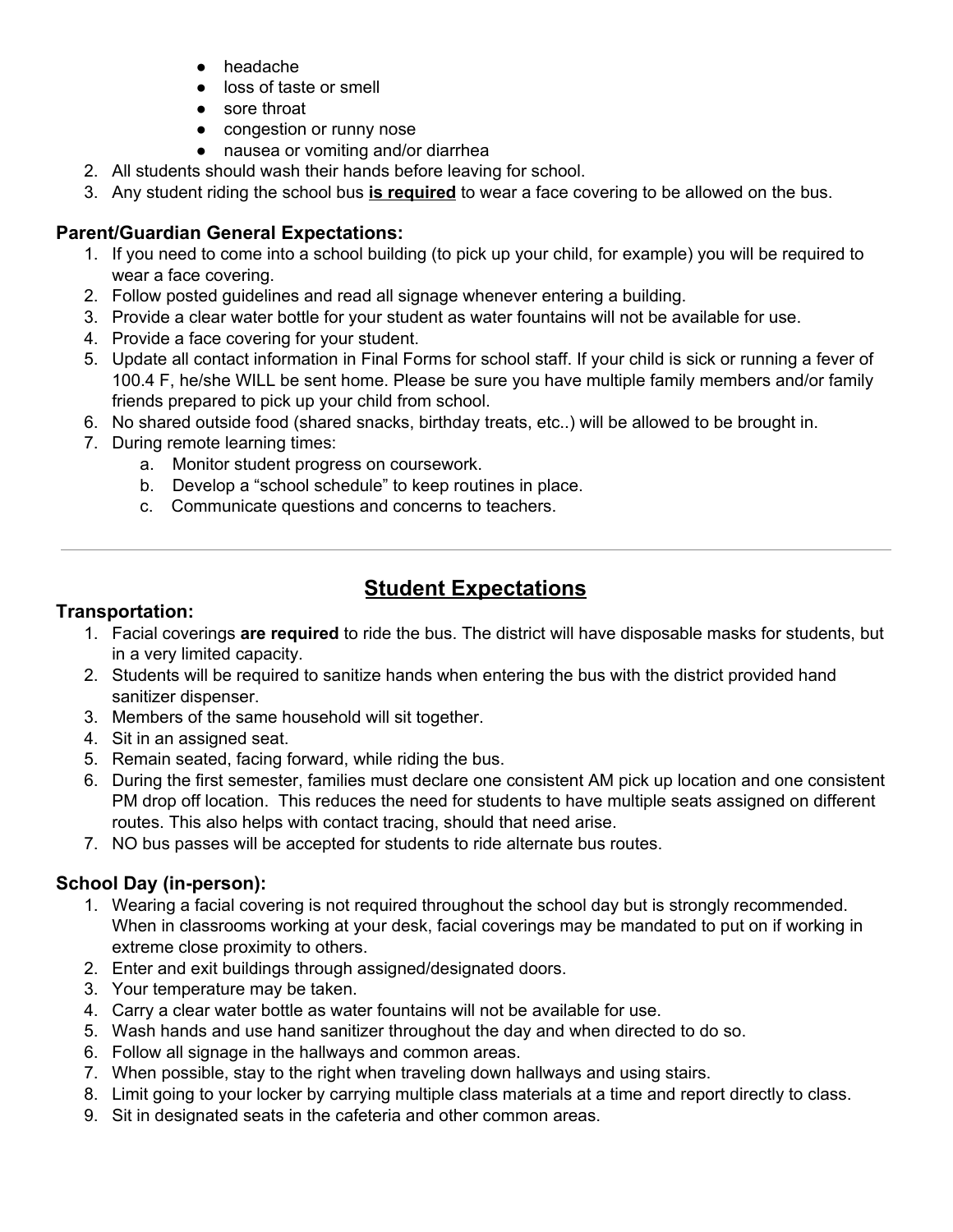#### **Remote learning:**

- 1. Attendance is required in remote learning situations. Evidence of participation will include daily logins to GOOGLE classroom, daily interactions with classroom teachers or assignment progress completion.
- 2. Follow a regular "school schedule" to keep routines in place.
- 3. Communicate questions and concerns immediately to teachers.
- 4. Participate in virtual sessions with teachers as scheduled.
- 5. Watch/read lessons provided by teachers and complete assignments according to timelines.

### **General Information**

 All staff will be required to check their own temperature upon arriving at school and this information will be logged daily. Staff with symptoms, or temperatures above 100.4° F must go home. Symptoms of COVID-19 may include one or more of the following:

- fever or chills
- cough
- shortness of breath or difficulty breathing
- fatigue
- muscle or body aches
- headache
- loss of taste or smell
- sore throat
- congestion or runny nose
- nausea or vomiting and/or diarrhea

#### **Transportation:**

- 1. Drivers will wear a face covering or shield.
- 2. Face coverings are required for students to ride the bus.
- 3. Students will be mandated to sanitize hands when entering the bus with the district provided hand sanitizer dispenser.
- 4. Members of the same household will sit together.
- 5. During the first semester, families must declare one consistent AM pick up location and one consistent PM drop off location. This reduces the need for students to have multiple seats assigned on different routes. This helps also with contact tracing, should that need arise.
- 6. NO bus passes will be accepted for students to ride alternate bus routes.
- 7. Students must remain seated, facing forward while riding the bus.
- 8. Seating charts will be maintained, and students will sit in assigned seats. (This will assist in contact tracing if that is needed.)
- 9. Drivers will sanitize buses after each route.
- 10. Ventilation in buses should be maximized through the use of windows (weather permitting).

#### **Cafeteria:**

- 1. Cafeteria staff are required to wear a face covering or shield while preparing and serving food and operating registers.
- 2. Students are not mandated but strongly encouraged to wear a face covering while waiting in line and observe social distancing.
- 3. Students will wash or sanitize hands prior to eating lunch.
- 4. Occupancy will be decreased in the cafeteria by utilizing other spaces (Elementary gym, courtyards, libraries, etc…)
- 5. Seating capacity will be increased by adding more tables.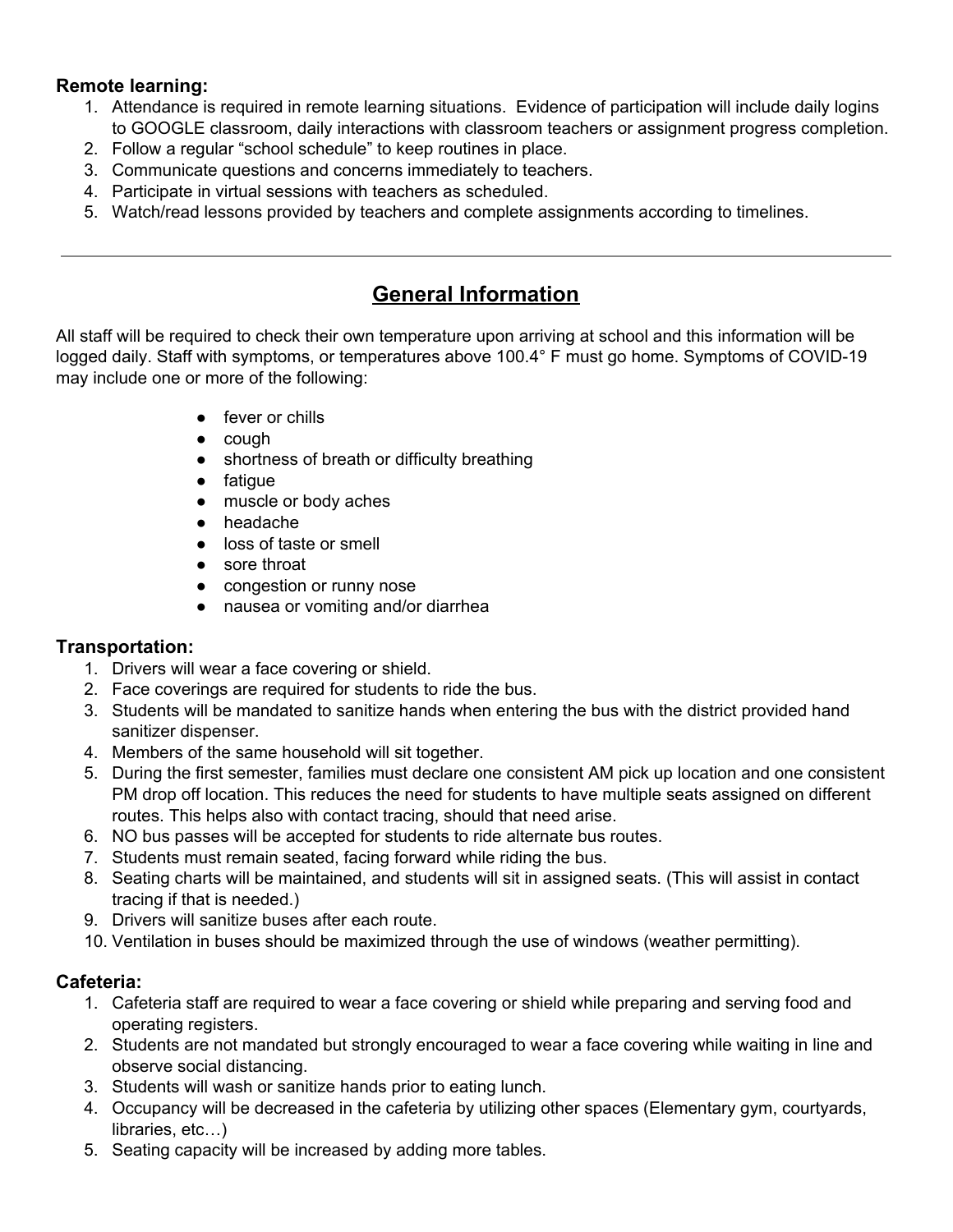- 6. The number of students at each lunch table will be limited.
- 7. Lunches will have staggered release times to space out students waiting in lines.
- 8. Tables/seats will be cleaned and sanitized between lunch periods.
- 9. Seating will be assigned.
- 10. No self-serve options will be available.

#### **Daily Cleaning of classrooms and common areas:**

- 1. All common areas will be cleaned throughout the day.
- 2. There will be daily cleaning protocols for all buildings before, during and after school.
- 3. All classrooms, work areas and building entrances will have hand sanitizer dispensers.
- 4. Staff will use supplies provided to spray and clean desks, chairs, and any common materials needed before new students transition into rooms.

#### **School Day:**

- 1. Classrooms will be cleared of as many items as possible to provide more space for distancing.
- 2. Desks will be arranged to provide maximum distance for students.
- 3. Items on walls, tables, shelves will be minimized for ease of cleaning purposes. Desks will be spaced apart to the extent possible to achieve 6 feet of social distancing whenever possible, however, students will be separated by a minimum of 3 feet.
- 4. Shared classroom materials will be eliminated as much as possible and if items must be shared, they will be sanitized after each use.
- 5. Classroom doors will stay open to allow for better air flow and to reduce contact with a high-touch surface.
- 6. Regular hand washing will be encouraged, and hand sanitizer will be available in every classroom.
- 7. Certain educators may move between classrooms rather than the students switching rooms.
- 8. Field trips will be canceled for the 1<sup>st</sup> semester or until the district deems it safe unless academically related to the course.
- 9. There will be no events where outside food is brought in.
- 10. No classroom volunteers for the  $1<sup>st</sup>$  semester or until the district deems it safe.
- 11. School staff will wear a face covering or shield that covers the nose, mouth and chin. School staff are not required to wear a face covering/shield when working alone in their assigned work area or if they have a documented health or medical reason, approved by a physician and superintendent (forms available from the school nurse).
- 12. Students and staff will be encouraged to maintain physical distance whenever possible.
- 13. Students are to report immediately to class, following safety protocols, and not congregate in halls.
- 14. The number of students on the playground will be limited. Staff will supervise playgrounds during recess and plan structured recess activities when possible.

#### **Remote Learning:**

- 1. Teachers will create lessons that are engaging for students, using a variety of strategies.
- 2. Teachers will be available for office hours daily.
- 3. Teachers will use Google Classroom as the platform for all assignments, links to resources, etc.
- 4. Teachers will grade work in a timely manner and provide feedback to students on assignments.